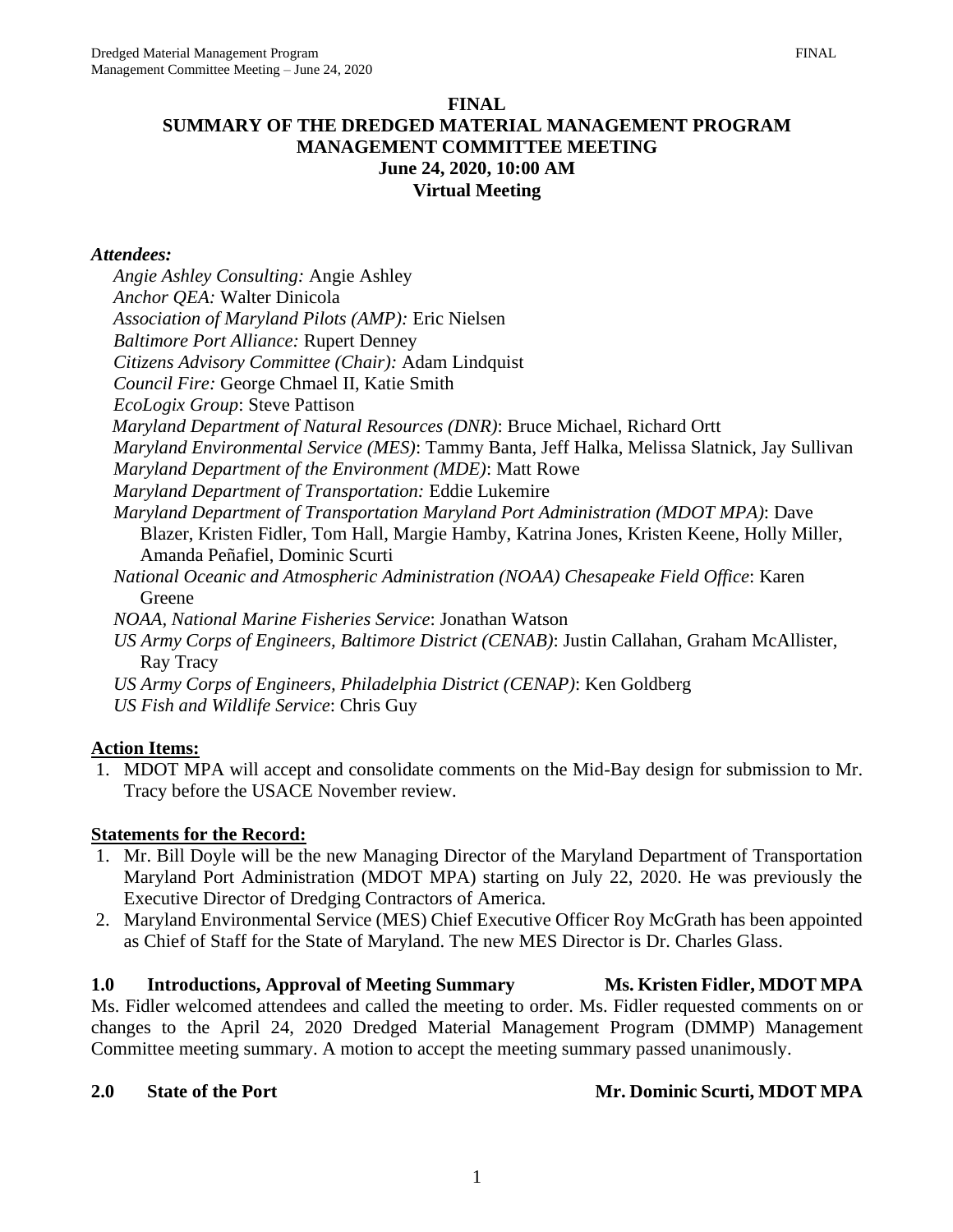Mr. Scurti stated that due to the Coronavirus pandemic (COVID-19), Maryland Department of Transportation, Maryland Port Authority (MDOT MPA) saw a significant decrease in the number of twenty-foot equivalent units (TEUs) exported from the Port of Baltimore (POB) in April and May. April and May 2020 volumes decreased 16% and imports decreased 10% compared to April and May 2019. China commenced quarantine lockdown the third week of February, which impacted imports to the POB starting in late March. MDOT MPA is expecting to continue to see decreases throughout the summer. If there is a second wave of COVID-19 lockdowns, the POB could continue to see considerable decreases in imports and exports. Mr. Scurti stated that only one shipping line route through the POB has had a blank sailing, which is less than neighboring ports.

Mr. Scurti stated that MDOT MPA terminals imported approximately 35,000 automobiles in March, which decreased to approximately 20,000 in April and 12,000 in May. Nearly all of the world's automobile factories were shut down by mid-April. United States (US) automobile factories were closed by the third week of March and started to gradually reopen in mid-May with a reduced workforce and supply shortages. There has also been a decrease in the number of previously owned vehicles (POVs) that have been exported. West African countries purchase a large portion of the POVs that are shipped out of Baltimore. Because many West African countries are heavily dependent upon the petrochemical industry, their economies have been impacted by low oil prices and there is less demand in POVs. As worldwide economies resume operations, the volume of automobiles shipped in and out of the POB is expected to increase.

Mr. Scurti stated that all MDOT MPA terminals have remained open for business with the exception of the cruise terminal. On March 18, 2020, Maryland Governor Larry Hogan issued a No Sail Order for cruise ships in Maryland and the CDC followed suit nationwide within a few days. As of June 24, there are still no cruise ships in operation in the world. Through May, the POB has lost 22 home port cruises and 3 port calls. It is expected that another 26 home port cruises will be lost through August. Once the No Sail Order has been lifted, cruise lines must submit a plan to the CDC detailing how they will protect passengers and crews before they are allowed to sail. The Royal Caribbean cruise line has suspended their cruises worldwide through the middle of September. Additionally, travel restrictions in other countries will pose challenges to developing cruise itineraries. Canada and Bermuda have suspended all cruises through the end of October. Other challenges to reopening cruise lines will be determining social distancing implementation protocol and expected diminished consumer demand.

Mr. Scurti summarized the affect COVID-19 has had on other major commodities imported and exported from the POB. Coal exports from the POB have decreased and will continue to be diminished through at least fall 2020. Coal exports are used primarily for foreign steel manufacturing as well as power generation, which has decreased with the global economic recession. Sugar imports are expected to increase with more people cooking and baking at home.

Mr. Blazer asked Mr. Scurti how the POB is doing compared with other domestic ports. Mr. Scurti stated that the POB has fared better than some Mid-Atlantic ports and the West Coast ports. When commodities are shipped from China, they are most often discharged in Long Beach and Los Angeles ports and shipped by rail across the US. Whereas when ships leave from Southeast Asian countries such as Vietnam, Malaysia, Thailand and India, it becomes just as fast and cost effective to travel through the Suez Canal to ports along the East Coast. The shift of manufacturing to Southeast Asian ports has accelerated during the COVID-19 crisis and slightly counteracted the global economic recession impacting Mid-Atlantic regional ports like the POB. The POB has not seen the number of blank sailings/cancelled routes that other ports have on the East Coast. That is partially due to the fact that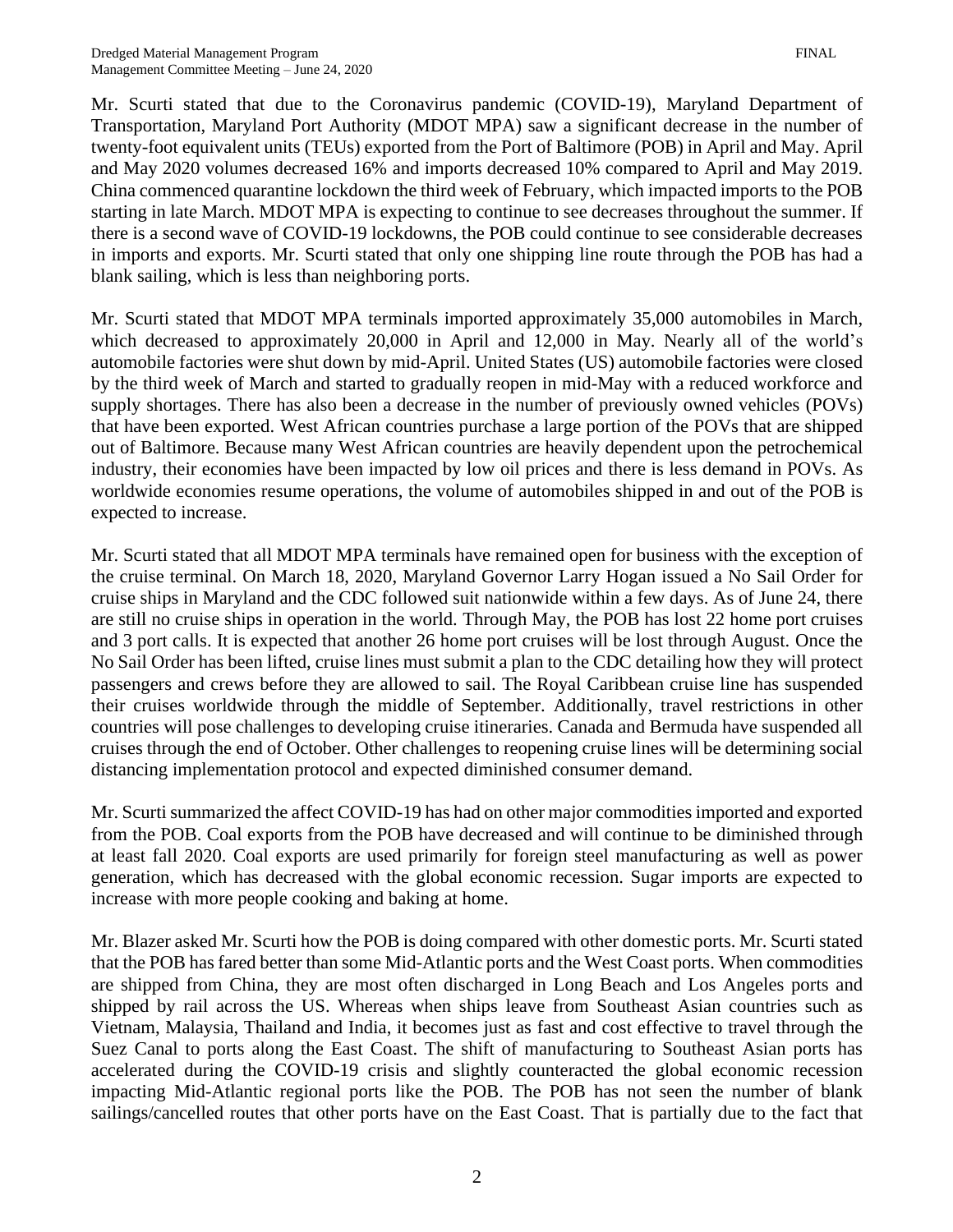other ports on the East Coast offer more services than the POB. The two shipping lines into Baltimore have been reluctant to decrease their lines because they would not have alternative ways to ship goods into Baltimore if they were to take ships out of rotation.

Mr. Denney asked if Mr. Scurti was referring exclusively to the MDOT MPA terminals, not the private terminals. Ms. Fidler confirmed that Mr. Scurti was referring to public MDOT MPA terminals. Mr. Denney stated that private terminals not owned by MDOT MPA make a small contribution to the ship calls but a large contribution in terms of tonnage.

## **3.0 DMMP Citizens Advisory Committee Update Mr. Adam Lindquist, Chair** Mr. Lindquist stated that almost 40 people attended the first virtual DMMP Citizens Advisory Committee (CAC) meeting on May 13. At that meeting, Brad Smith (MDOT MPA) announced MDOT MPA successfully secured a \$125 Million (M) grant from the US Department of Transportation (USDOT) for the Howard Street Tunnel Expansion Project. Approximately 100 letters of support were submitted allowing MDOT MPA to secure the grant for the Howard Street Tunnel Expansion Project. USDOT expressed that the letters of support helped significantly to secure the funding. This expansion will make the POB more accessible by rail to the Midwest supply markets. Once the project is completed, over 7,000 jobs will be created in Maryland as well as 6,550 construction jobs during the duration of the project.

Mr. Lindquist stated that Brad Rogers (South Baltimore Gateway Partnership) and Ethan Cohen (Baltimore City Office of the Mayor) presented at the May 13 CAC meeting on the Middle Branch Master Planning process. The South Baltimore Gateway Partnership is a community economic development authority funded by casino revenues and is doing work across many of the neighborhoods of south Baltimore. A contract has been awarded for the Middle Branch redesign master plan, which covers approximately 11 miles of shoreline from Masonville Cove to Port Covington. Mr. Lindquist stated that the goal is to involve local communities in the project. Early conceptual drawings have potential innovative reuse applications of dredged material that have the potential to mitigate the impacts that climate change has on the communities around the Middle Branch.

#### **4.0 Corps of Engineers, North Atlantic, Baltimore (CENAB) and Philadelphia (CENAP) Mr. Ken Goldberg, CENAP Mr. Graham McAllister, CENAB Mr. Ray Tracy, CENAB Mr. Justin Callahan, CENAB**

# Chesapeake and Delaware (C&D) Maintenance Dredging

Mr. Goldberg stated that the US Army Corps of Engineers (USACE), North Atlantic, Philadelphia (CENAP) district advertised the C&D maintenance dredging contract on May 21, 2020 with the bid opening on June 22, 2020. The two bidders were Great Lakes Dredge and Dock (GLDD) and Weeks Marine. The two bids were within \$2,000 on a \$10M bid including the base and two options. GLDD was the apparent low bidder and is the intended awardee. For the contract, Pearce Creek and Reedy Point South will be dredged to -35 Mean Lower Low Water (MLLW).

# Baltimore Harbor and Maryland Approach Channels Update

Mr. McAllister stated that the USACE North Atlantic, Baltimore district (CENAB) Baltimore Harbor Channels Fiscal Year (FY) 2019 contract is under way and nearing completion. GLDD commenced work in February 2020 on the \$38.3M FY19/20 Maryland maintenance contract. They completed maintenance dredging of the approach channels, Brewerton Eastern Extension and the Tolchester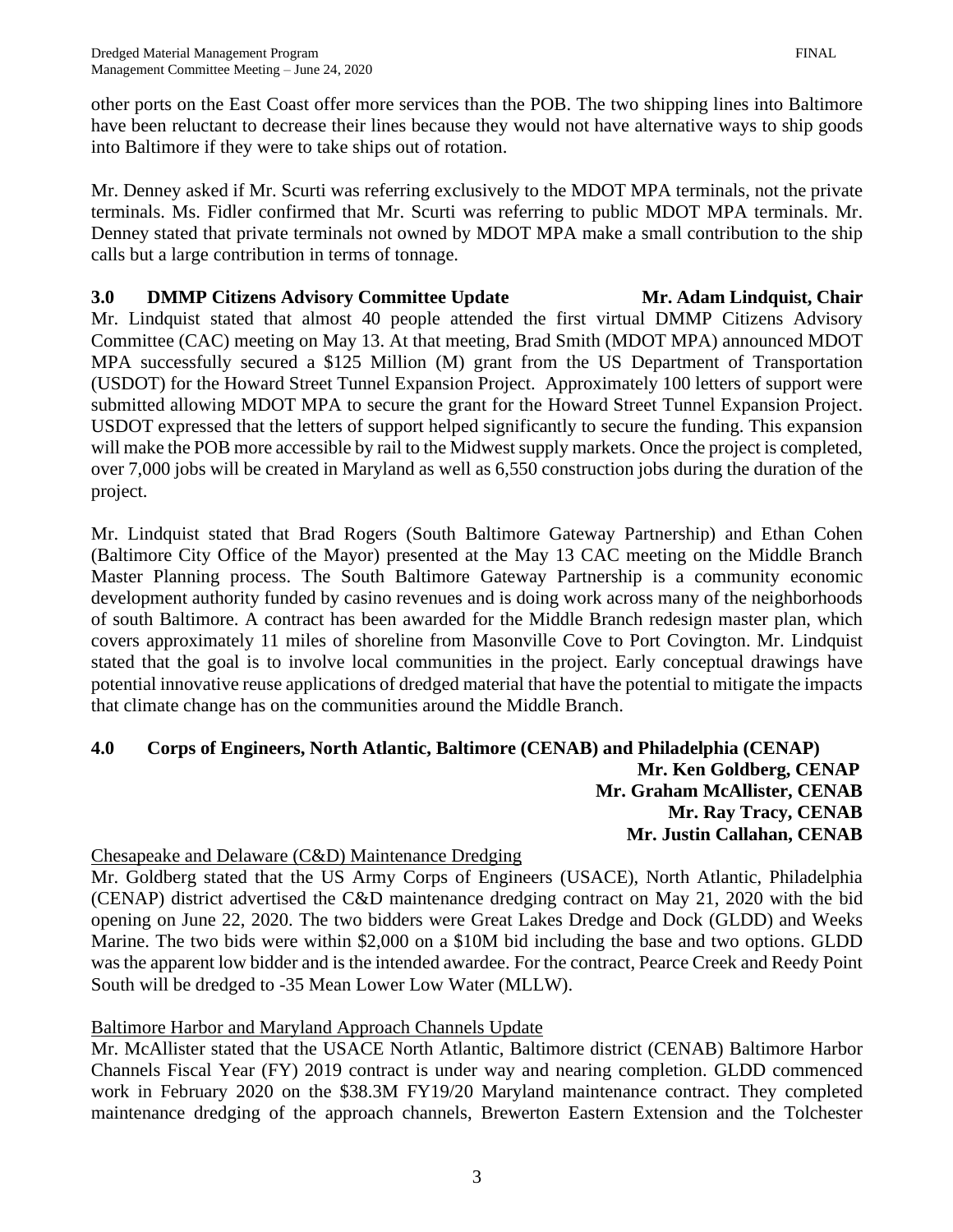Channel. It is expected that approximately 2.2 million cubic yards (MCY) of dredged material will have been removed from those segments and placed at Poplar Island. GLDD is currently dredging the Baltimore Harbor channel segments and finishing work on the Brewerton Channel moving into Brewerton Angle. It is expected that 700,000 cubic yards (CY) of material will be dredged from the Baltimore Harbor and Brewerton channels. CENAB has removed the dredging of the East Channel from the 2020 plans because the pre-dredge surveys of the Baltimore Harbor and Brewerton channels yielded higher than historically average increases in sedimentation, therefore more time is needed in those segments. Dredging on the Brewerton Channel is expected to be complete in early July with dredged material being placed at the Masonville Dredged Material Containment Facility (DMCF).

Mr. McAllister stated that the \$17.8M base FY20 York Spit maintenance contract was awarded to GLDD, who commenced work on the contract in early May and is expected to complete the work in August. GLDD are dredging approximately 2.6 MCY with a hopper dredge from the York Spit Channel to be placed in the Wolf Trap Alternate Open Water Placement Site Northern Extension. GLDD anticipates augmenting work with a second hopper dredge at the beginning of August to finish dredging by the end of August to prevent harm to sea turtles in the area. There have been two incidental sea turtle takes on this contract during the 500,000 CY of material dredged thus far. CENAB anticipates that it will be taking one sea turtle every 320,000 CY of dredged material from the York Spit area.

Mr. McAllister stated that CENAB will advertise a contract for the dredging of approximately 1.3 MCY of material from the Maryland approach channels, Craighill Angle and Swan Point, later this summer with an award in late September. Material will be placed at Poplar Island with dredging commencing in late fall or early winter of 2020.

#### Seagirt Loop Deepening Study

Mr. Tracy stated that the federally funded \$1.5M Seagirt Loop Deepening Study is progressing on schedule. CENAB is finalizing the language of the Feasibility Cost Sharing Agreement with MDOT MPA before it is sent to the USACE North Atlantic Division (NAD) for execution approval.

## Virginia Channels DMMP Preliminary Assessment

Mr. Tracy stated that CENAB had a meeting with the Virginia Marine Resources Commission and MDOT MPA on May 21 to discuss disposal of dredged material at the Wolf Trap Alternate Open Water Placement Site for both current dredging and future dredging for the widening project. There was discussion of forming a committee in Virginia similar to the Bay Enhancement Work Group (BEWG) in Maryland, which should help to advance placement in Virginia. Mr. Tracy stated that the meeting minutes for the May 21 meeting are available by request. Once comments are submitted to USACE NAD, the preliminary assessment will be finalized and ready for NAD approval.

Mr. McAllister stated that later in the summer, CENAB intends to solicit a contract for the dredging of 1.5 MCY from the Cape Henry Channel in Virginia waters. This award will not be made until the beginning of FY21 and that material will be placed at the Dam Neck Ocean Open Water Placement Site.

## Mid-Chesapeake Bay Island Ecosystem Restoration

Mr. Tracy stated that the contracts for James and Barren Island designs are progressing on schedule. Soil surveys and coastal modelling contracted by MES for James Island has advanced and CENAB's contract award for the design of Barren Island should be completed by the end of July 2020. The project design is anticipated to be complete in the fall of FY22 and construction material procurement is estimated to be complete in the winter/spring of FY22.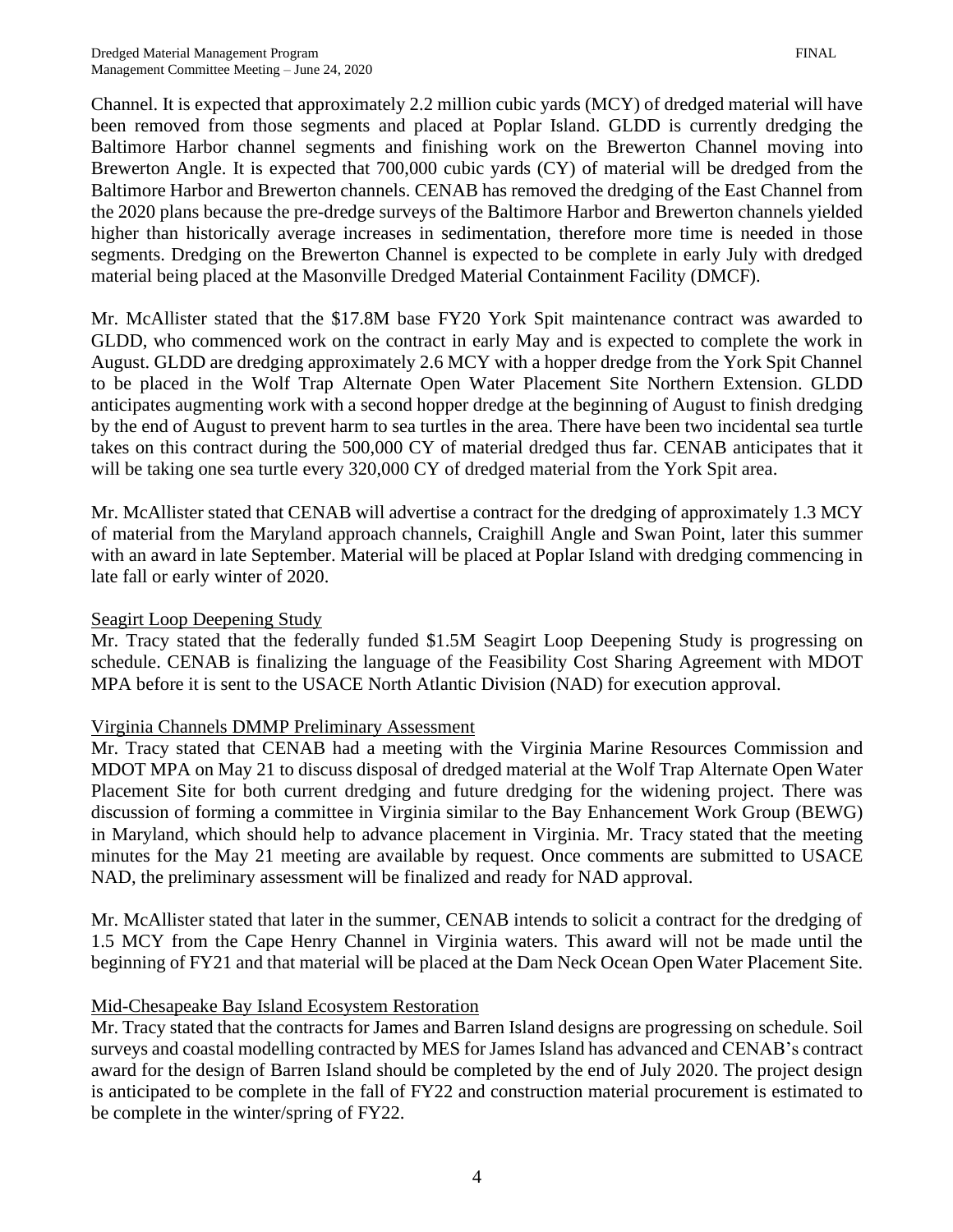US Fish and Wildlife Service (USFWS) has not been able to perform field biological surveys due to COVID-19 restrictions. CENAB has worked with MDOT MPA and MES to set up alternates to perform the surveys. There was a National Environmental Protection Act (NEPA) update meeting on June 22 with the federal and state resource agencies and Angie Sowers (CENAB) will release a NEPA public notice by mid-July.

#### Poplar Island

Mr. Callahan stated that CENAB completed placement of 2.8 MCY at Poplar Island with approximately 1.8 MCY in Cell 2 and approximately 1 MCY in Cell 6. With this inflow, the original Poplar Island placement capacity for dredged material has been reached. All future inflows at Poplar Island will involve placement in the expansion cells. The perimeter dikes will be completed in August 2020 and the two remaining drainage structures will be completed in December 2020. The Poplar Island Expansion will be prepared to receive dredged material starting in August 2020.

## **5.0 DMMP Mid-Year Progress Report: Update on 2020 Recommendations**

#### **Dave Blazer, MDOT MPA**

Ms. Fidler stated that the Mid-Year Progress Report is an opportunity for MDOT MPA and their partners to evaluate the progress towards meeting the 2020 recommendations set forth in the 2019 Annual Report. MDOT MPA is open to feedback by members of the Management Committee as they prepare recommendations for 2021.

Mr. Blazer presented the progress and unanticipated challenges faced in the implementation of the recommendations outlined in the DMMP Mid-Year Progress Report attached below:

Recommendation 1: Engage directly with the Congressional delegation and other federal partners to support sufficient funding and constructive policies for the USACE dredging program serving POB. This recommendation emphasizes the necessary funding needed for the Middle Chesapeake Bay Islands Project (Mid-Bay) site design and for initiating construction of Barren Island in 2022 and James Island in 2024 with the goal of acceptance of dredged material by 2029. Specific focus should be made on advancing the project as authorized as a 65%-35% federal/state cost-shared aquatic ecosystem restoration project. Continue efforts with the USACE at the District, Division, and Headquarters levels, the Assistant Secretary of the Army for Civil Works, and the Office of Minority Business on dredging and dredged material management to coordinate funding needs, approvals, and planning to meet the current growth and long-term demands of the POB as a nationally significant economic engine.

- a) MDOT MPA will work closely with the USACE Baltimore and Philadelphia Districts to implement their Dredged Material Management Plans so that the plans and schedules are approved, fully coordinated, and available funding is optimized.
	- MDOT MPA has engaged in several meetings with the Maryland Congressional Delegation to advocate in support of federal funding for the Mid-Bay project and annual appropriations for federal channels. MDOT MPA meets regularly with CENAB to provide supporting information in development of the Federal FY21 USACE Work Plan, FY22 budget and future budgets for funding to complete the design of Mid-Bay, to initiate construction at Barren Island as the first increment of construction for the Mid-Bay project, and to seek solutions to any foreseeable challenges jointly.
- b) Continue coordination with the Corps, National Marine Fisheries Service and Virginia to address questions related to overwintering female crabs and the Virginia channels dredged material placement sites.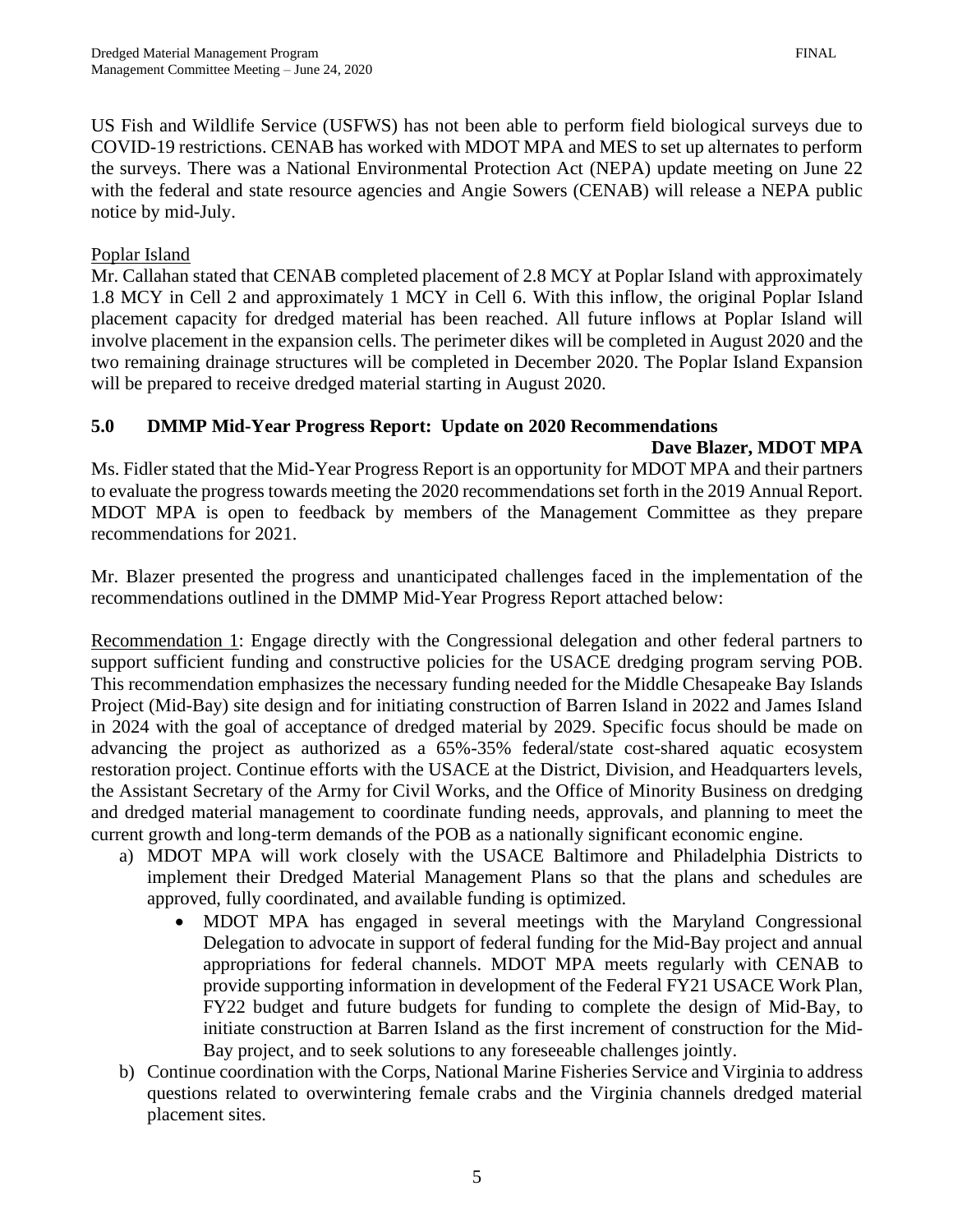- MDOT MPA proactively scheduled meetings with the Virginia Marine Resources Commission and the CENAB to work on securing a long-term dredged material placement site for the York Spit Channel, and continues discussions to identify various potential solutions, including beneficial use.
- c) Develop a State strategy to evaluate external risks and assure the DMMP successfully adapts to changing fiscal and other circumstances while accommodating port growth and dredging needs.
	- MDOT MPA provided timely and strategic input to the Congressional Delegation, the Assistant Secretary of the Army for Civil Works and USACE that helped result in CENAB receiving "new start" investigation funds in the USACE's Federal FY20 work plan for the Seagirt Loop Feasibility Study, which is only one of six new starts funded nationally in the USACE Civil Works Program.
	- With the efforts to control the unanticipated COVID-19 virus, state and federal funding concerns have elevated quickly. MDOT MPA has been able to contain costs and continually communicate key projects and important priorities to state and federal leadership in an effort to maintain funding for the DMMP.

Recommendation 2: Work with USACE, directly and through the American Association of Port Authorities, to ensure favorable legislative language for the Corps navigation program and projects that benefit the Port's Baltimore Harbor and Approach Channels project as reflected in the Water Resources Development Act of 2020, should it be enacted.

- Following the February 2020 submission of the annual appropriations requests, MDOT MPA has worked to engage the delegation and review and advocate for the Water Resource Development Act (WRDA) priorities that benefit MDOT MPA.
- MDOT MPA has continued frequent meetings with USACE Baltimore and Philadelphia Districts to discuss progress on navigation program projects.
- MDOT MPA conducted an analysis of the Senate mark-up on the American's Water Infrastructure Act of 2020 and supports language that would allow full use of the Harbor Maintenance Trust Fund. Further input is being considered to clarify language regarding the "federal interest determination" which could favorably impact the Seagirt Loop Feasibility Study.

Recommendation 3: Focus on capacity and demand planning beyond the 20-year timeframe, including ongoing refinement of data to inform and support long-term sustainable dredged material management options including considerations related to climate resiliency.

- a) Incorporate into DMMP project planning and implementation the potential impacts resulting from climate change, including co-benefits from using dredged material in beneficial use projects.
	- Progress is continuing under the draft 2020 Innovative Reuse and Beneficial Use Strategy as it calls for MDOT MPA to "Investigate how beneficial use of dredged material can be expanded to address Maryland's Coastal Resiliency needs" by addressing policy, regulatory and technical issues, implementing programs and projects, and enhancing education and stakeholder engagement opportunities.
	- The Turner Station Conservation Teams was recently awarded an MDOT Secretary's Grant in the amount of \$500,000 to support the Fleming Park Restoration Project. This project involves the revitalization of a recreational asset in Baltimore County by reusing dredged material in both upland and in-water applications. The Fleming Park project will help to pave the way for beneficially using dredged material in the Baltimore Harbor to address coastal resiliency challenges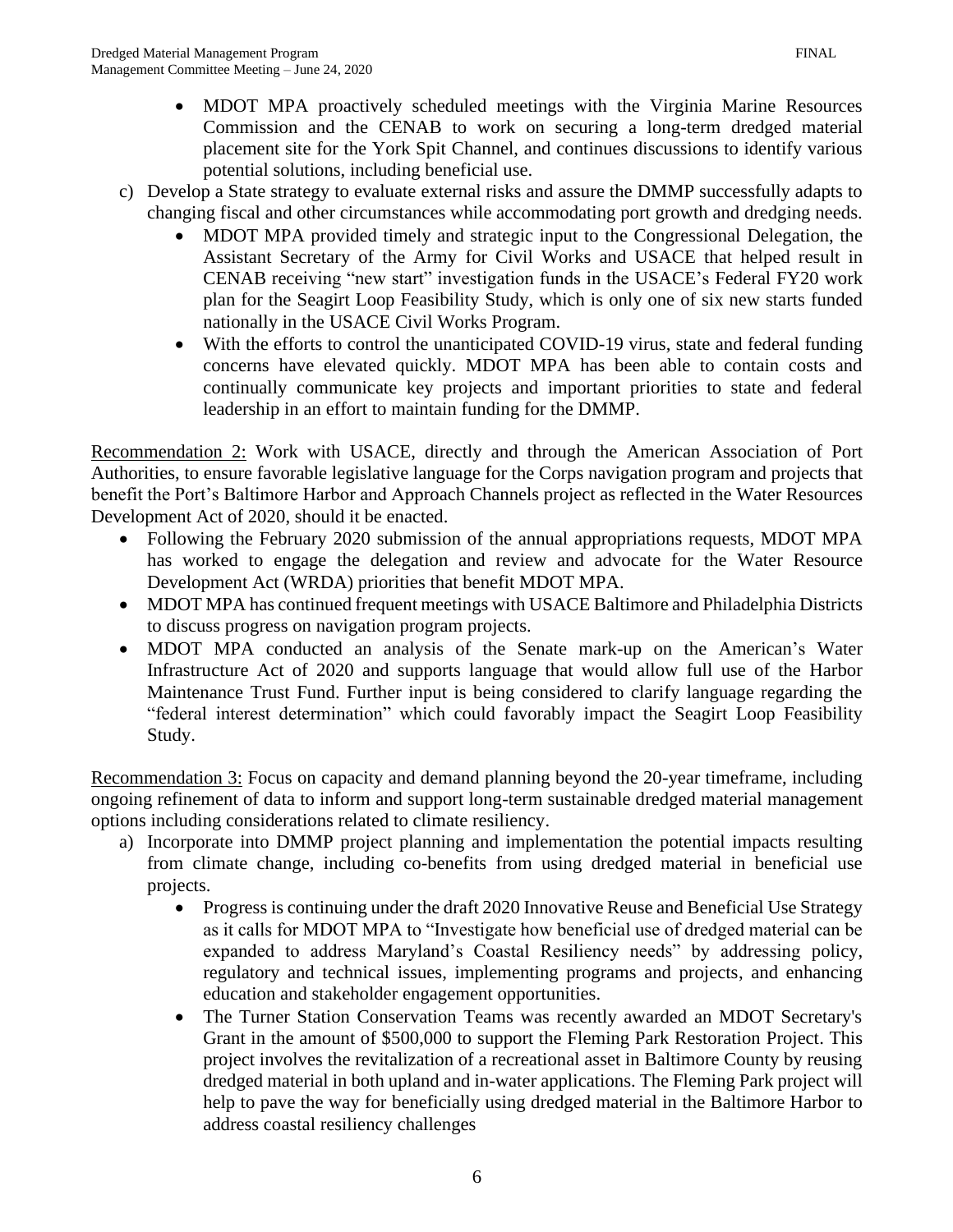- b) To the extent practicable, quantify carbon sequestration benefits. In project planning across MDOT MPA, recognize the carbon sequestration benefits from using dredged material in Port related infrastructure projects.
	- MDOT MPA is interested in continuing to share data with the Maryland Commission on Climate Change and the University of Maryland Center for Environmental Science that could play a part in the Blue Carbon initiative, specifically carbon sequestration in marshes on Poplar Island.
	- When appropriate, coordinate to participate in a follow-up event to "The Use of Dredged" Material to Protect Low-Lying Areas of the Chesapeake Bay" workshop, which recommended the use of pilot projects at appropriate locations to address the impacts of erosion and inundation from rising sea level.
	- Environmental, geotechnical, hydrographic, and aerial surveys are underway as part of the Mid-Bay Pre-Construction Engineering and Design phase. CENAB project design considers varying scenarios of sea level rise as part of its risk analysis of future conditions.
	- Poplar Island expansion dike construction is on target to be complete by the end of summer 2020, providing additional capacity as well as wetland, protected open water, and upland habitats.
	- Raising of the Masonville DMCF dike to +18' MLLW is complete and preparations have begun to raise the dikes to  $+30$ ' MLLW. The final elevation of the Masonville dikes will be +42' MLLW, equivalent to the adjacent land.

Recommendation 4: Continue to review and evaluate the 2011 Harbor Team recommendations and advance where feasible. Based on additional studies and more recent stakeholder feedback, the recommendations to continue to be pursued in 2020 include:

- a) Implement the Cox Creek Expanded Project (CCE) on MDOT MPA-owned property (Stage 1 Expansion) and pursue acquisition of the Tronox (formerly Cristal USA) property for CCE Stage 2.
	- Base dike widening and dike construction to elevation +36' MLLW is underway for CCE and slated for completion in February 2021. Design of the upland expansion and +60' MLLW dikes was completed in early 2020. Construction of the +60' MLLW dikes is scheduled to begin in early 2021 with anticipated completion in summer 2024.
	- Community enhancement projects are proceeding in concert with the expansion project. Navigation aids have been installed in Cox Creek channels and a nature trail around Swan Creek is being designed.
	- Efforts to acquire the Tronox property adjacent to the Cox Creek DMCF remain underway.
- b) Begin evaluating the potential future of Confined Aquatic Disposal (CAD) as a dredged material management option based on lessons learned from the pilot project.
	- MDOT MPA is conducting planning and investigative efforts to identify future CAD sites in the Patapsco River based on lessons learned from the pilot project and is developing a suite of recommendations for review by the end of 2020.

Recommendation 5: With input from the Innovative Reuse and Management Committees, review the June 2014 Innovative and Beneficial Use Strategy and update as necessary with refined goals and new action items, deliverables and deadlines.

a) Submit revised strategy to DMMP Executive Committee for approval by the end of 2020.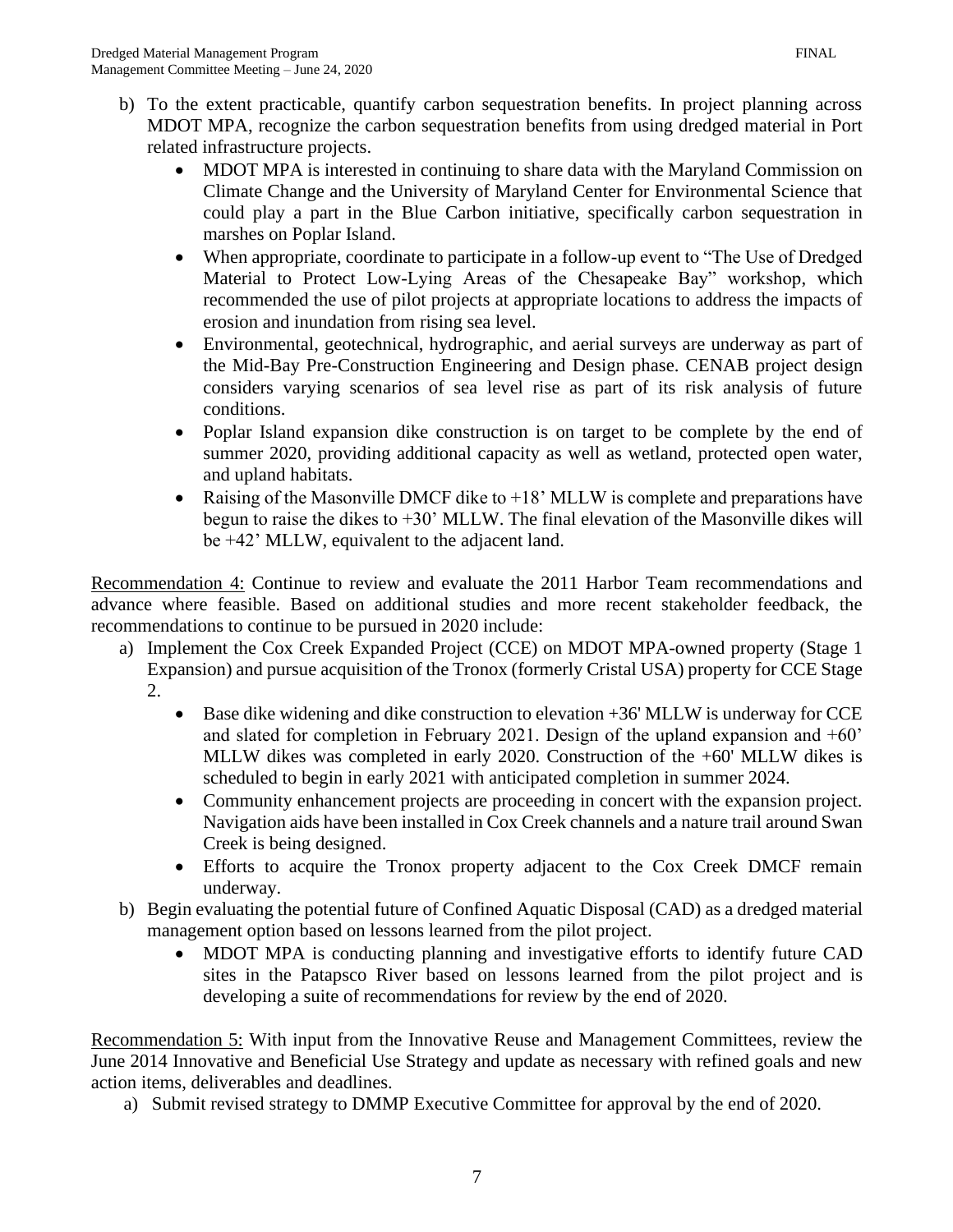- A 2020 Innovative Reuse and Beneficial Use Strategy was developed with input from both the Innovative Reuse and Management Committees. The Strategy will be presented to the Executive Committee for final approval at their next meeting.
- b) Recommendations from the 2019 Workshop on the Use of Dredged Material to Protect Low-Lying Areas of the Chesapeake Bay will be considered in the strategy update.
	- MDOT MPA staff and a team of advisors from the workshop explored the recommendation of forming a work group and the additional three recommendations of a web-tool, pilot projects and a regional strategy. The group evaluated the various related activities already underway with respect to sea level rise, vulnerable shorelines and innovative/beneficial use of dredged material. They determined the appropriate approach at this time was to work with those existing commissions, workgroups, agencies and organizations (federal, state, local, non-governmental organizations) in this arena as a vehicle to advance the goal of using dredged material to protect low lying areas of the Chesapeake Bay.

Recommendation 6: Support MDOT MPA's mission by working with all stakeholders to increase MDOT MPA's visibility and enhance the public's knowledge of MDOT MPA, the POB, port operations and dredging program, and their importance to the State of Maryland. Chart a clear course for increased outreach, engaging communications, meaningful educational opportunities and improved measurement of the impact of these activities:

- a. Build and maintain respectful, productive, and mutually beneficial relationships with all stakeholders, especially with younger and more diverse audiences, as well as colleagues in the scientific and seaport industry to generate a high level of support for the MDOT MPA DMMP.
	- In light of the COVID-19 virus, the education and outreach team is developing new ways to support and reach students through online learning portals, virtual classrooms and presentations, social media outreach, and other means of stakeholder engagement.
	- New guidelines for providing public access to sites are being developed to adhere to all state mandated safety protocols including social distancing in preparation for stateapproved phased reopening of public spaces.
	- Harbor Development has successfully transitioned many of their meetings to a virtual platform with opportunities for feedback and dialogue; to date there has been robust participation by the DMMP committee members.
	- In response to the need for continued virtual engagement, Harbor Development will continue to find ways to create new partnerships and create meaningful virtual outreach opportunities.
- b. Effectively engage stakeholders as partners in securing future dredged material placement sites and alternative uses that facilitate Port operations, growth and expansion.
	- Community engagement and outreach efforts in Dorchester County associated with the Mid-Bay project were initiated with the release of the updated video: Sediment to [Solutions: Channeling Innovations for Beneficial Uses.](https://bit.ly/SedimentToSolutions)
	- MDOT MPA continues to develop strategic partnerships with additional community organizations to improve access to MDOT MPA sites.

Recommendation 7: Continue to partner with the Maryland Department of Natural Resources (DNR) on revised Hart-Miller Island (HMI) North Cell habitat design concepts and refine the preferred design. Work to establish an agreement with DNR to clearly establish roles and responsibilities regarding habitat design and future management of the site.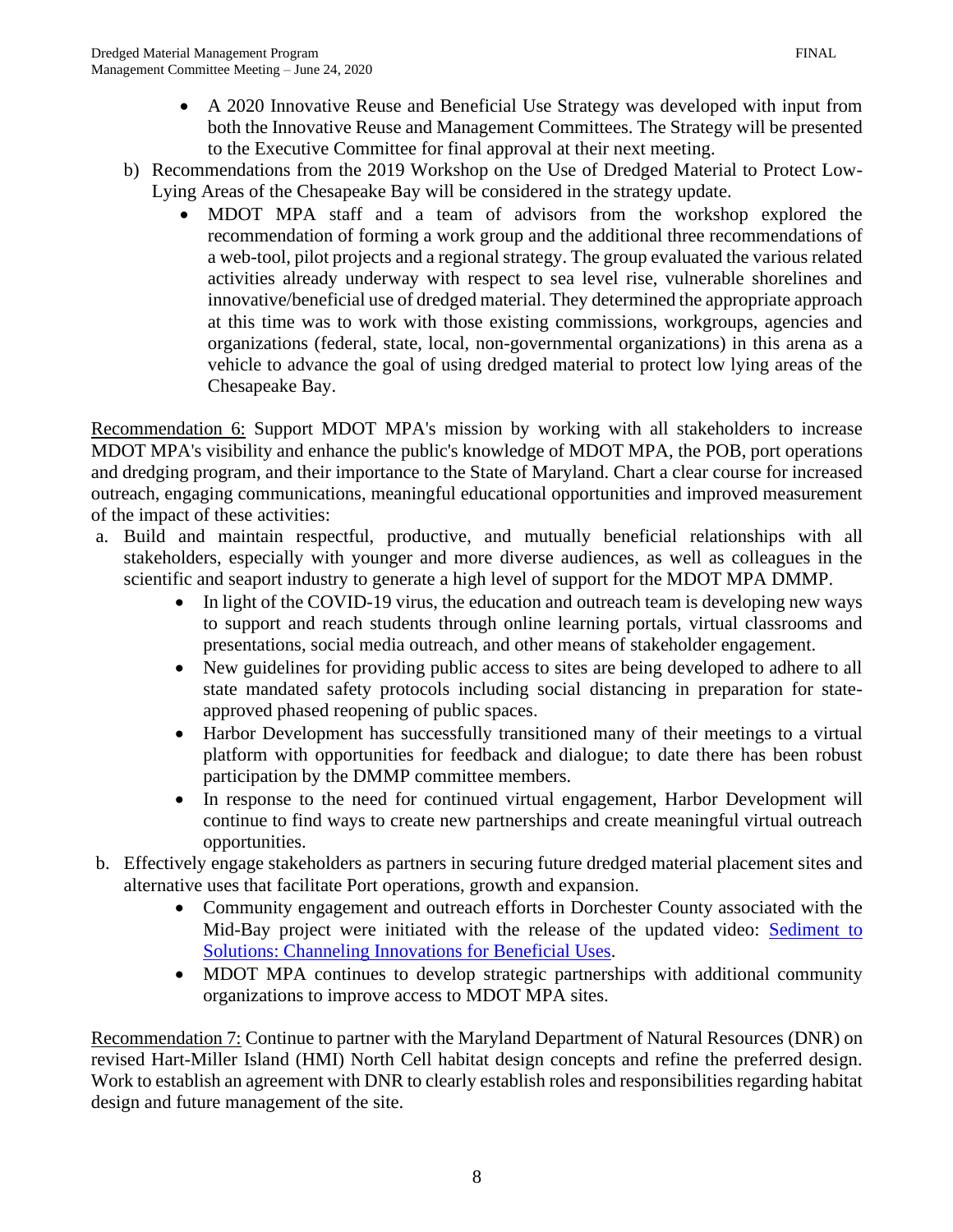- In coordination with DNR and MES a preliminary design for the HMI North Cell habitat development was developed; it includes upland, transitional, and ponded habitat areas to maximize potential wildlife habitat and minimize operations and maintenance in the North Cell. Cost estimates for implementation of the design are being developed.
- MDOT MPA, MES, and DNR met in January, March, and June 2020 to discuss roles and responsibilities regarding habitat design and future management of the site. These discussions will be used in the establishment of the next Inter-Governmental Agency agreement.

## **6.0 Harbor Development Update Holly Miller, MDOT MPA**

## POB Inflow Projects

Ms. Miller stated that approximately 15,000 CY of material will be dredged from the Baltimore Harbor and placed at the Masonville DMCF from June to July 2020 for the Baltimore City Tall Ship Maintenance Dredging Project to support the Fleet Week festival that is scheduled to take place September 9-15. Additionally, approximately 200,000 CY of material will be dredged during Phase 2 of the Tradepoint Atlantic dredging project that will be placed at the Cox Creek DMCF in August 2020. MDOT MPA expects to advertise the Seagirt Berth Marine Navigation Improvement Project, which entails dredging approximately 450,000 CY of material in October 2020 to be completed by March 2021, in time for new cranes to be delivered.

## Cox Creek Expanded Project

The CCE Project will add 7.6 MCY of capacity to the Cox Creek DMCF. The +60' MLLW dike raising construction project is currently being advertised for bids with the bid opening at the end of June. The project is expected to be started by February 2021 and completed by summer 2024. MDOT MPA continues to coordinate with regulators to obtain the required permits and approvals and to identify the mitigation requirements. MDOT MPA has coordinated with the Cox Creek Citizens Oversight Committee to identify and work on planning concepts for several community enhancement projects that they would like to see implemented. For the second year in a row, there is a nesting pair of Bald Eagles at Cox Creek that have successfully fledged two eaglets.

## Tronox

MDOT MPA continues to have productive conversations with the Tronox property owners regarding the technical and cost details of the property for acquisition. Once the property is acquired, it will be used to expand the efforts for innovative reuse operations and activities.

## Masonville DMCF/Cove Update

The Masonville DMCF dike construction to  $+18$ ' MLLW was completed in early April. The  $+30$ ' MLLW dike design is 90% complete. The  $+30$ ' MLLW dike raising construction is expected to begin in March 2021. For the second year in a row, a pair of Bald Eagles nested at Masonville Cove. One of the eaglets fledged and another is expected to fledge soon.

## Gwynns Falls Trash Wheel

As a part of the Masonville DMCF mitigation requirement, MDOT MPA is partnering with Waterfront Partnership of Baltimore (WFP) on the construction of the Gwynns Falls Trash Wheel. Mr. Lindquist stated that WFP is planning to install the Trash Wheel in October/November 2020. The name will be voted on publicly after WFP chooses options from the approximately 4,000 submissions. The name is expected to be revealed just prior to installation, likely in September 2020.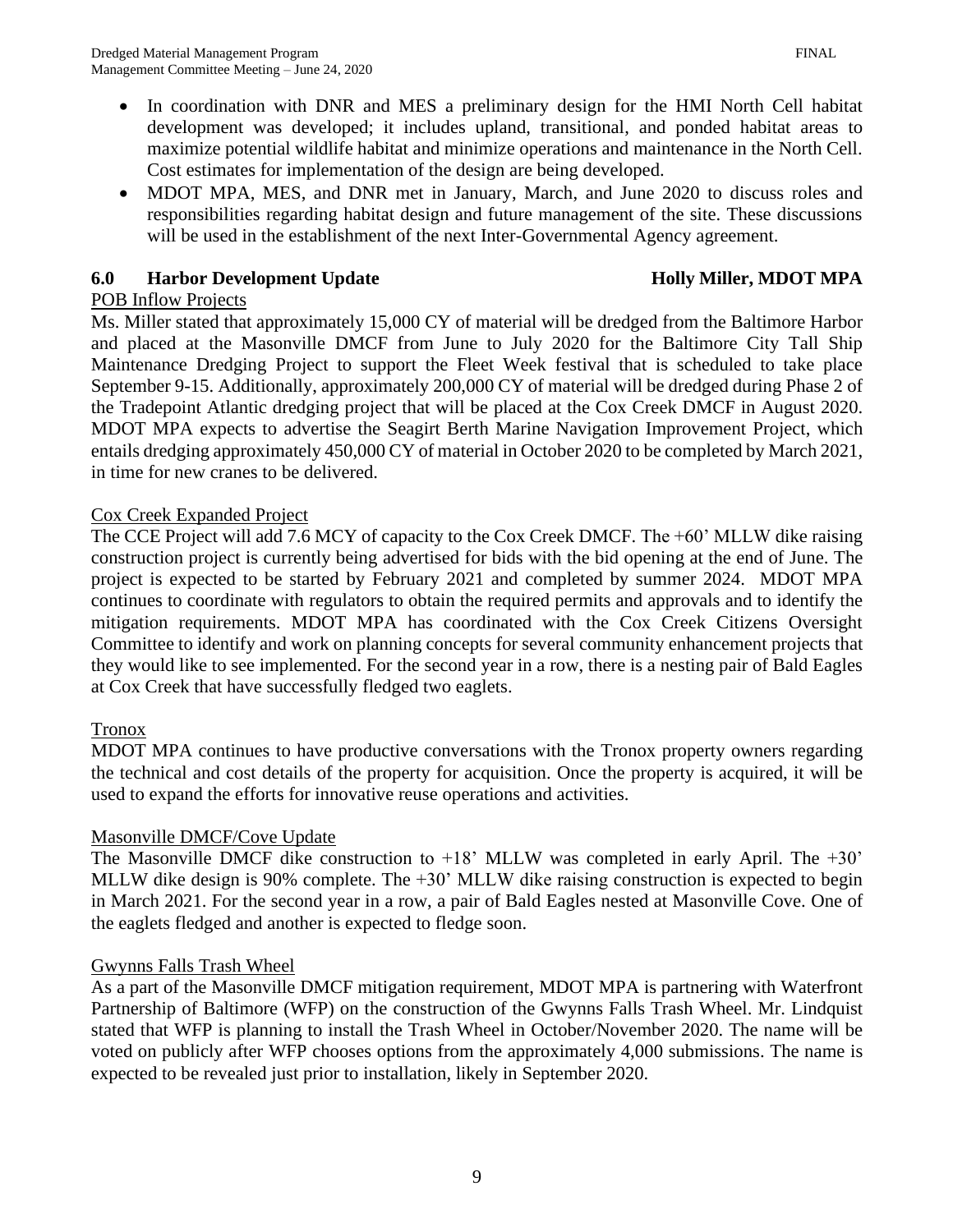the anticipated 15,000 CY of material.

Mr. Denney asked if Fleet Week has been confirmed and if the dredging has started yet. Ms. Miller stated that Baltimore City continues to have discussions concerning COVID-19 precautions, but they are currently preparing as planned. Although dredging has not yet started, MDOT MPA has mobilized at Masonville to prepare for inflow. Mr. Denney asked if the project was expensive for the state. Ms. Miller replied that Baltimore City is funding the dredging and MDOT MPA is providing capacity for

# **7.0 Round Table Discussions: Activities and Issues of Significance**

#### **Ms. Kristen Fidler, MDOT MPA**

## COVID-19 Organizational Challenges and Adaptations

Ms. Fidler stated that MDOT MPA is interested in hearing from Management Committee members on how their organizations are adapting to the COVID-19 pandemic.

Mr. Guy stated that USFWS has been shut down due to COVID-19 and has been developing their reopening plans while navigating complications due to suspended operations. One example of this is showcased on the marsh habitat restoration on the island in Cell 3B of Poplar Island. In 2009 when restoration started, there were nine nesting pairs of egrets, and last year there were more than 400. This year because USFWS could not do fieldwork to implement preventative measures, which would have only taken 3-4 days, 900 pairs of cormorants came to the island and destroyed approximately 90% of the vegetative cover in the past 12 weeks that has grown over the past 11 years. The reopening plans have been approved and Poplar Island is now the only USFWS location where operations have resumed. USFWS is beginning to evaluate the cost of remediating the soil on the island from the toxins in the cormorant guano to be able to replant. The water quality in the restored marsh is also having effects on the stabilization of the low marsh in the surrounding areas.

Mr. Rowe asked if a habitat that needs this much maintenance is sustainable for the long term. Mr. Guy responded that humans have altered the ecology entirely, and self-sustaining on Poplar Island would entail leaving the island to allow wildlife to alter it freely in the way that has been seen during COVID-19. USFWS has been managing the egret habitat because egrets and herons are a high priority species for Maryland and for the American people. Mr. Guy stated that there is a rookery of approximately 400 herons on Poplar Island, but due to the displacement from the cormorants they didn't reproduce this year. The management of Poplar Island habitat costs only hundreds of dollars but restoring the habitat after not being managed costs hundreds of thousands of dollars.

Mr. Michael stated that DNR also experienced a shutdown of all monitoring activity but has since resumed monitoring the health of the Chesapeake Bay. It is critical to examine hypoxic dead zones in the Chesapeake Bay. Working with academic partners at the University of Maryland Center for Environmental Sciences, the Chesapeake Bay Program, and others, DNR performs an annual hypoxia forecast, which was released mid-June. DNR is predicting a less than average dead zone this year with better dissolved oxygen conditions than the previous two years due to slightly less than average flows for the period of January-May 2020. There was irregularly high precipitation in 2018 and 2019, which caused excess nitrogen, phosphorous, and sedimentation which has set back the Chesapeake Bay total maximum daily load (TMDL) goals. DNR is preparing to release the subaquatic vegetation (SAV) press release for 2019, which will reflect a decreased presence of SAV, due to the high flows of 2018 and 2019. Most losses in SAV were in the southern portions of the Chesapeake Bay in Virginia because it is dominated by eel grass and wigeon grass. SAV monocultures are more vulnerable to environmental degradation. There are certain biodiverse segments of the northern bay that saw an increase in SAV in 2019.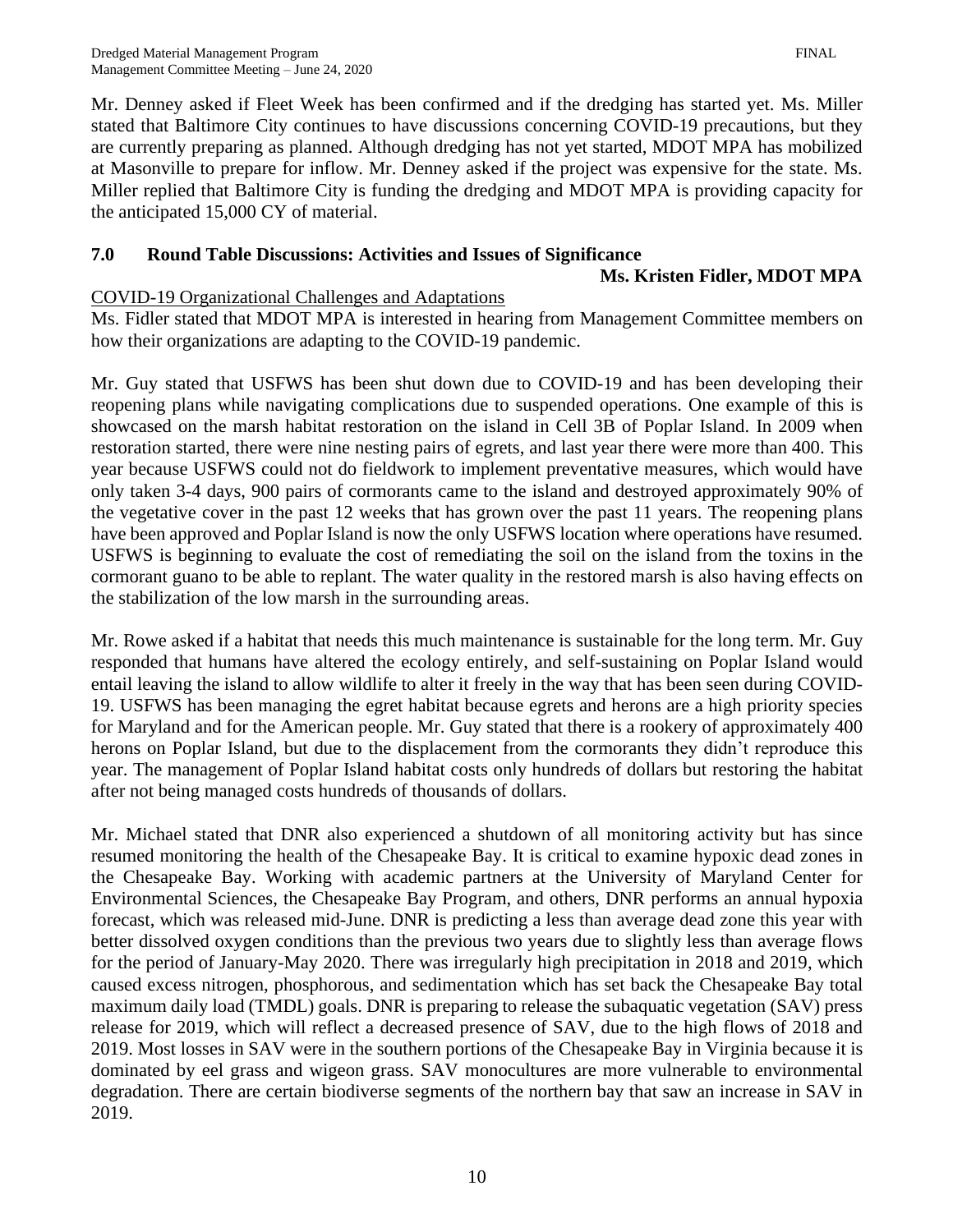Ms. Fidler stated that there has been an interest in the past in having an opportunity to give input on considerations to the Mid-Bay design. Mr. Tracy stated that USACE will review the 35% design for Barren Island in November/December 2020. The Management Committee will be able to review and submit comments to MDOT MPA by that time. Ms. Fidler stated that MDOT MPA will accept and consolidate comments on the Mid-Bay design for submission to Mr. Tracy before the USACE November review.

Mr. Rowe stated that for the design of Poplar Island the BEWG created a process to weigh in on the design. Ms. Fidler stated that this will be an iterative process moving forward and emphasized the importance of recognizing the constraints and parameters that the Mid-Bay Project's authorization have on the review process. Mr. Callahan stated that the reviews of the design for Mid-Bay are handled within the context of the working group for that project. He stated that it would be highly irregular for the members of the Management Committee to provide comments on the plans and specifications for the design of the project. Mr. Callahan asked for clarification for why Management Committee members want to have an opportunity to provide input. Ms. Fidler asked Mr. Callahan if he could recommend an alternative that would allow the Management Committee members to see the development of the design and provide feedback. Mr. Callahan stated that providing feedback would be different than providing design review, which he believes would be problematic. He added that each agency had an opportunity to provide feedback on the preliminary 65% design of Mid-Bay during the feasibility study. USACE took the comments into account in the plan that was authorized. Ms. Fidler asked Mr. Rowe to clarify what he is hoping to achieve through the design feedback input process. Mr. Rowe asked whether it is too late to provide input on the design. Mr. Callahan stated that is not too late because USACE is developing construction plans and specifications for containment structures and dike alignments, and the construction for habitat is still at least a decade away. Before plans for habitat development are approved, they will certainly be reviewed by the working group that has been formed for that project. Ms. Fidler asked who from MDE has been involved in the planning meetings for the design of Mid-Bay thus far. Mr. Tracy stated that MDOT MPA, MES, and their consultants have been involved. MDE is present at the NEPA meetings, but not the construction plan development meetings. Ms. Fidler asked Mr. Rowe if he is more interested in giving feedback on plans for habitat development or for containment structures and dike alignments as it relates to habitat creation. Mr. Rowe stated that he is interested in examining the use of James Island as a reuse facility to provide dredged material for resiliency projects such as sediments to be used for wetland restoration or living shorelines in the Dorchester area. Mr. Callahan stated the plan has already been authorized, and reauthorization would take several years if it is changed. He urged Committee members to read the Mid-Bay Feasibility Study and make suggestions that are within the confines of the study. Mr. Tracy stated that James Island is authorized as a beneficial reuse site and for it to be reclassified as a treatment site for beneficial reuse in other settings would require significant justification for reauthorization.

MDOT MPA opened the discussion to concerns regarding the Wolf Trap Open Water Alternate Placement Site and plans, in partnership with CENAB, to form a Virginia Bay Enhancement Work Group. The Committee members had no concerns at this time.

Ms. Fidler stated that 2021 will be the 20<sup>th</sup> anniversary of the Dredged Material Management Act of 2001 that established the DMMP. MDOT MPA would like to hear feedback on how the DMMP can evaluate past experiences within the program to prepare for future leadership changes, funding challenges, and other variables that will impact the course of the DMMP.